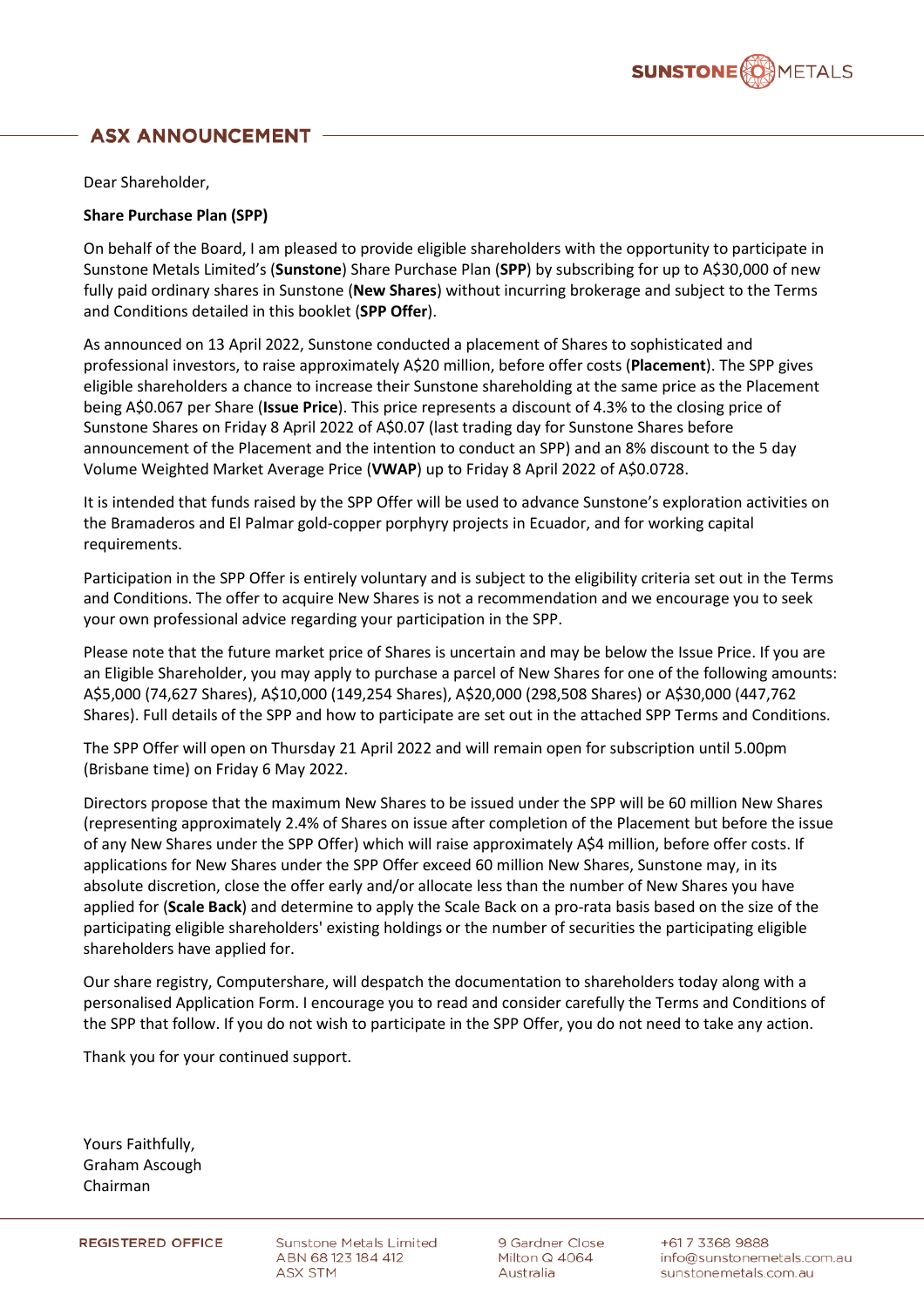### **21 April 2022**

# **Share Purchase Plan (SPP) - Terms and Conditions**

**Important Notice:** If you apply to participate in the SPP by completing and returning the Application Form or making a BPay® payment, you are accepting the risk that the market price of Shares may change between the date of this offer, the date on which you send in an Application Form or make a BPay® payment and the allotment date. This means that it is possible that, up to or after the allotment date, you may be able to buy Shares at a lower price than the Issue Price.

We encourage you to seek your own professional advice regarding your participation in the SPP.

The following information sets out the terms and conditions of the SPP (**Terms and Conditions**).

### **1. SPP Offer**

1.1. Under the SPP, Eligible Shareholders (defined below) have the opportunity to participate in the SPP Offer by subscribing for up to A\$30,000 of New Shares without incurring brokerage and subject to the following Terms and Conditions.

1.2. Please read these Terms and Conditions relating to the SPP Offer carefully, as you will be bound by them by participating in the SPP.

1.3. All New Shares issued under the SPP Offer will rank equally with existing Sunstone Shares from the date of issue, and carry the same voting rights, dividend rights and other entitlements as existing Shares.

1.4. All amounts referred to in these Terms and Conditions are in Australian dollars.

# **2. Key Dates**

| Event                              | Date                                         |
|------------------------------------|----------------------------------------------|
| <b>Record Date</b>                 | Tuesday 12 April 2022 (7.00pm Brisbane time) |
| SPP Offer opens                    | Thursday 21 April 2022                       |
| SPP Offer closes (Closing Date)    | Friday 6 May 2022 (5:00pm Brisbane time)     |
| SPP results announcement           | Friday 13 May 2022                           |
| <b>Allotment of New Shares</b>     | Friday 13 May 2022                           |
| New Shares commence trading on ASX | Monday 16 May 2022                           |

Sunstone reserves the right to vary the timetable for the SPP Offer, including the Closing Date of the SPP Offer in its absolute discretion.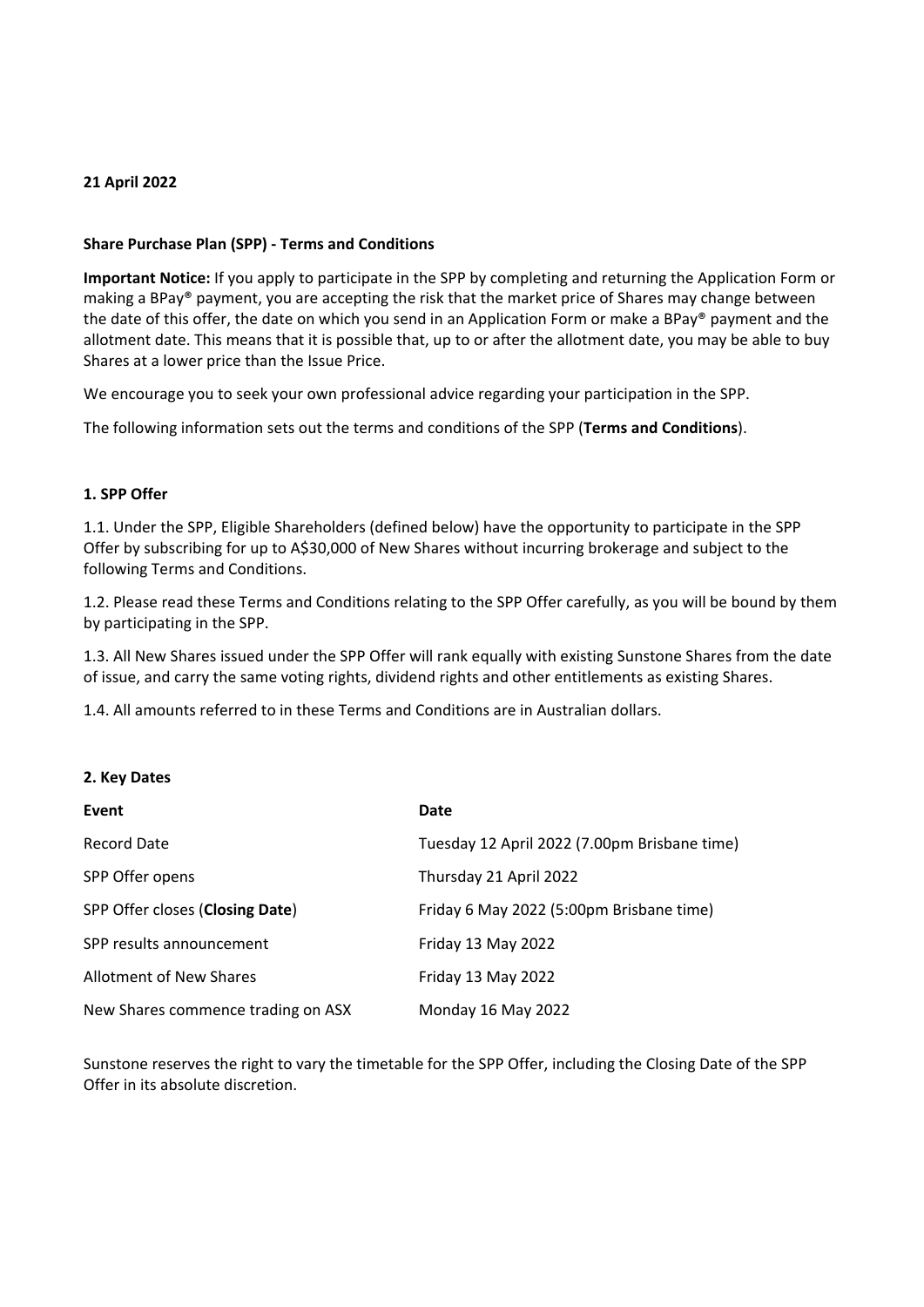# **3. Eligible Shareholders**

3.1. You are eligible to participate in the SPP Offer (an **Eligible Shareholder**) if:

(a) you were registered on the Sunstone share register as a holder of Sunstone Shares at 7.00pm (Brisbane time) on 12 April 2022 (**Record Date**);

(b) you have a registered address in Australia or New Zealand;

(c) you are not a US Person, or are not acting for the account or benefit of, a US Person (as defined in Regulation S under the US Securities Act); and

(d) you are eligible under all applicable securities laws to receive an offer under the SPP Offer.

3.2. New Shares to be allotted under the SPP have not been and will not be registered under the US Securities Act and may not be offered, sold or delivered, directly or indirectly, in or to persons in, the United States.

3.3. Eligible Shareholders can apply for a maximum of A\$30,000 worth of New Shares in aggregate under the SPP (unless you are applying as a Custodian). This limitation applies even if Eligible Shareholders receive more than one Application Form due to multiple holdings, or if they hold Sunstone Shares in more than one capacity such as if they are a sole Eligible Shareholder and a joint Eligible Shareholder and/or an Eligible Shareholder with more than one holding under a separate account or designation.

3.4. Eligible Shareholders who hold Sunstone Shares as a custodian, trustee or nominee (**Custodian**) may participate on behalf of each Beneficiary (defined below) on whose behalf the Custodian is holding Sunstone Shares. An Eligible Shareholder is deemed to be a Custodian under ASIC Corporations (Share and Interest Purchase Plans) Instrument 2019/547 if it is a person that provides a custodial or depository service in relation to shares of a body or interests in a registered scheme and who:

(a) holds an Australian financial services licence that:

(i) covers the provision of a custodial or depositary service; or

(ii) covers the operation of an IDPS or is a responsible entity of an IDPS-like scheme; or

(b) is exempt from the requirement to hold an Australian financial services licence covering the provision of a custodial or depository service:

(c) is a trustee of a self-managed superannuation fund or a superannuation master trust; or

(d) is the registered holder of Sunstone Shares and is noted on the Sunstone register of members as holding Sunstone Shares on account of another person.

A '**Beneficiary**' is a client of a Custodian or Downstream Custodian on whose behalf the Custodian or Downstream Custodian held Sunstone Shares on the Record Date. To the extent that a Custodian holds Sunstone Shares on behalf of a Beneficiary resident outside Australia and New Zealand, it is the responsibility of the Custodian to ensure that any acceptance complies with all applicable foreign laws.

If you wish to apply as a Custodian to receive the New Shares for one or more of Beneficiaries, you must complete and submit an additional Custodian Certificate before your Application will be accepted. Applications by Custodians that are not accompanied by a duly completed Custodian Certificate will be rejected.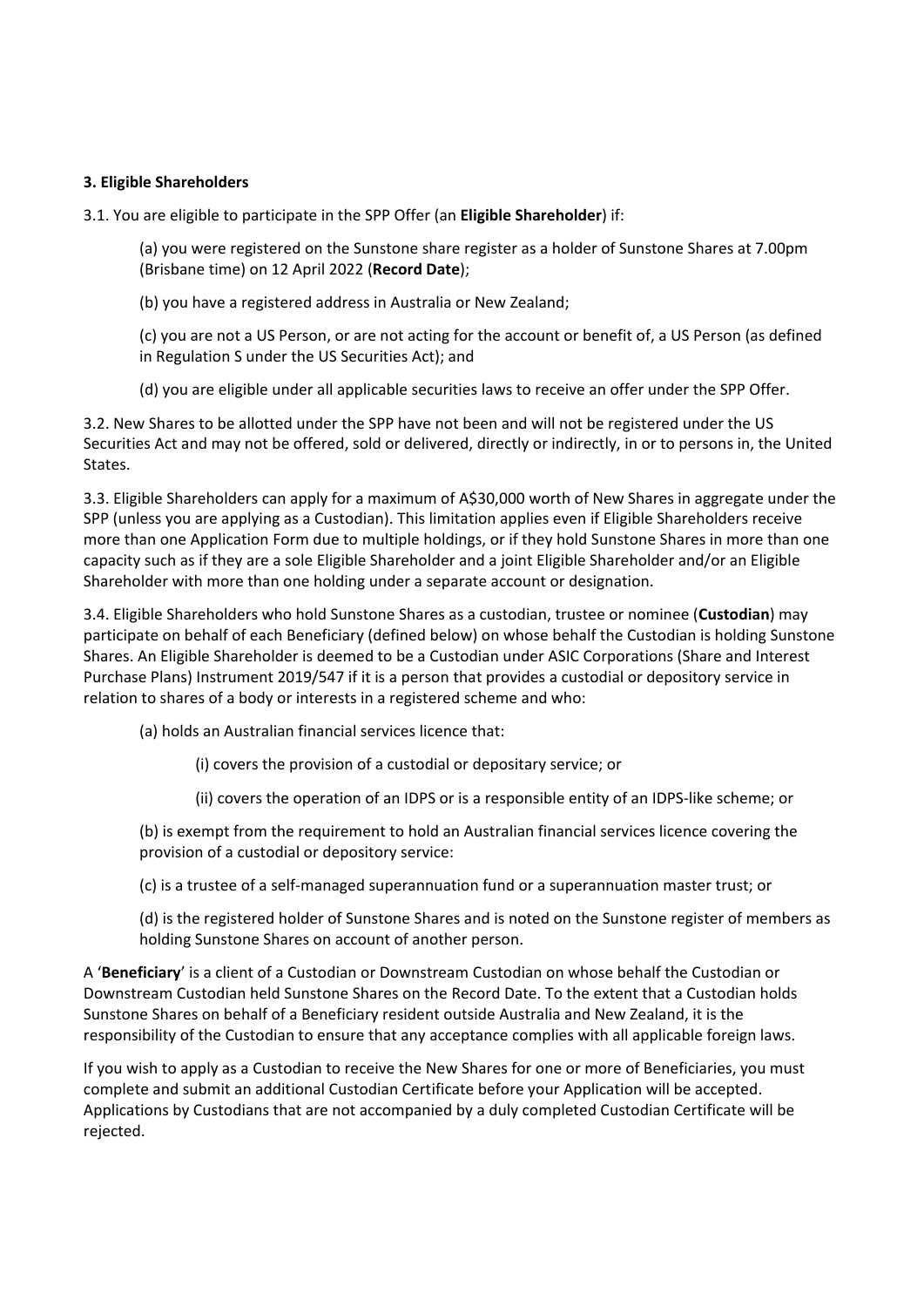By applying as a Custodian on behalf of Beneficiaries to purchase the New Shares, the Custodian must certify (among other things) that each Beneficiary has not applied for an amount exceeding A\$30,000 across all of their holdings.

Sunstone is not required to determine, and will not determine, the identify or residence of any beneficial owners of Sunstone Shares.

Custodians should contact Sunstone's share registry to request a Custodian Certificate that contains these certifications and other details required to be provided by the Custodian.

3.5. If you hold Sunstone Shares as a custodian, trustee or nominee for another person, but are not a Custodian as defined above, you cannot participate for beneficiaries in the manner described above. In this case, the rules for multiple single holdings (above) apply.

3.6. If you choose not to participate in the SPP Offer, your right to participate lapses on the Closing Date.

# **4. Joint holders/joint beneficiaries**

If two or more persons are registered on the Sunstone share register as jointly holding Sunstone Shares, they are taken to be a single registered holder of Sunstone Shares and any certification or representation given by any of them is taken to be a certification or representation given by all of them. If the same joint holders receive more than one Application Form under the SPP Offer due to multiple identical holdings, the joint holders may only apply for one maximum amount of A\$30,000 of New Shares.

# **5. Application procedure for New Shares**

5.1. The SPP Offer opens on 21 April 2022. The SPP Offer closes at 5.00pm Brisbane time on 6 May 2022. This date is indicative only and subject to change. If you wish to apply for New Shares under the SPP, please ensure that your application and payment are received by Sunstone by the closing date. Sunstone reserves the right to amend the timetable for the SPP at any time, including whether to close the Share Purchase Plan early, extending the closing date for the SPP or accepting late applications, either generally or in particular cases, without notice.

5.2. Eligible Shareholders may apply for a maximum of A\$30,000 worth of New Shares under the SPP. The following options to acquire New Shares under the SPP are available:

| 1 | A\$5,000  | (74,627 New Shares);     |
|---|-----------|--------------------------|
| 2 | A\$10,000 | (149,254 New Shares);    |
| 3 | A\$20,000 | (298,508 New Shares); or |
| 4 | A\$30,000 | (447,762 New Shares).    |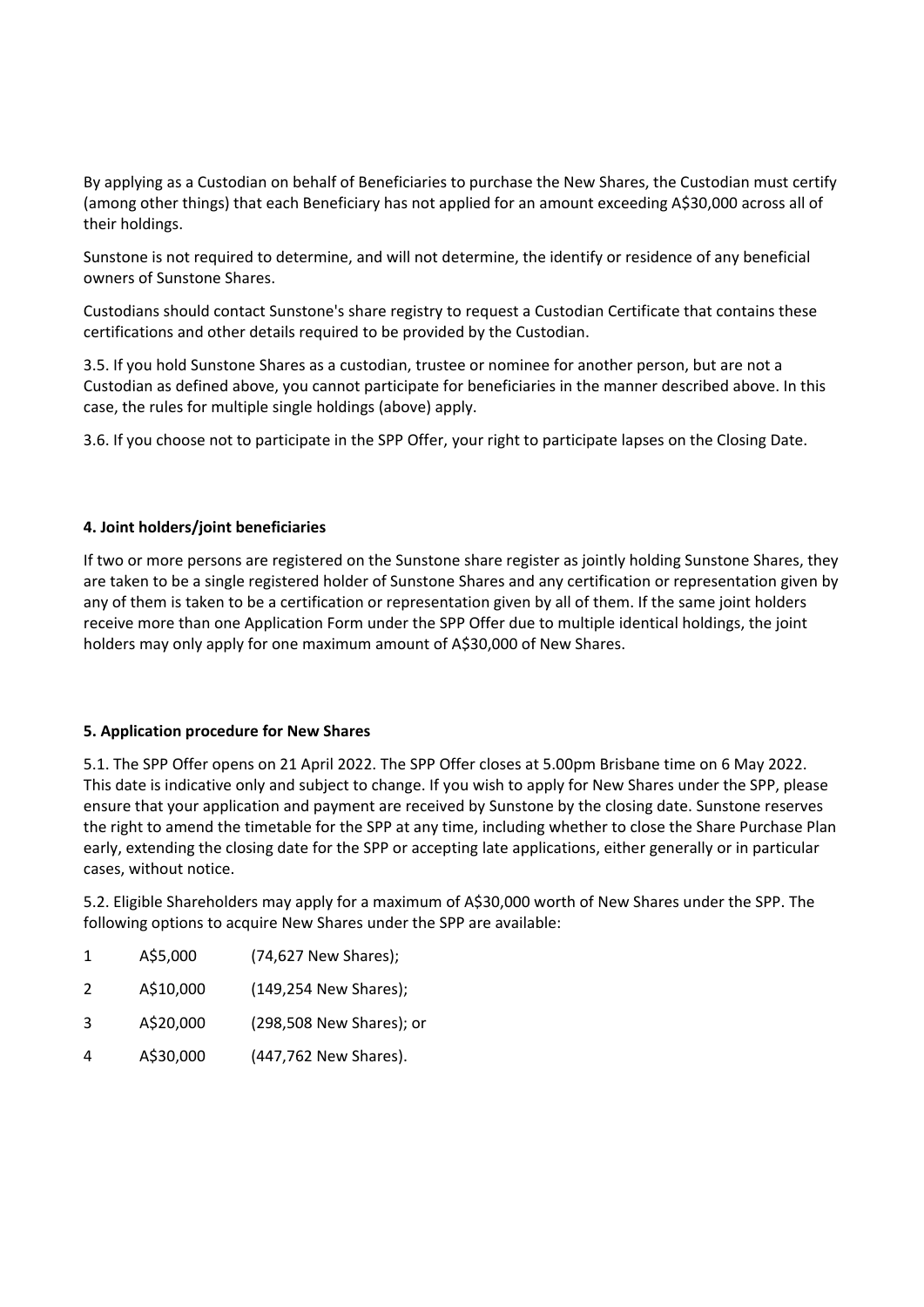If you make a payment for a parcel of New Shares which is:

- a) less than A\$5,000 Sunstone will not allot any New Shares to you and the application money will be refunded without interest;
- b) greater than A\$30,000 subject to any Scale Back, Sunstone will allocate 447,762 New Shares to you in relation to A\$30,000 and will refund the excess application money to you without interest; or
- c) for an amount between A\$5,000 and A\$30,000 that is not listed above subject to any Scale Back, Sunstone will allocate to you the number of New Shares that would have been allocated had you applied for a parcel listed above that is nearest to but less than the amount of the payment, and will refund the excess application money to you without interest.

5.3. If you do not wish to accept the SPP Offer, you do not need to take any action and the SPP Offer will lapse on the Closing Date.

5.4. If you wish to apply for New Shares under the SPP Offer, Eligible Shareholders must either:

(a) pay by BPay® the equivalent to the dollar amount of the parcel you wish to apply for, using an Australian bank account, in accordance with the instructions on the Application Form to ensure cleared funds are received by the Closing Date. If paying by BPay® you do not need to return the Application Form but you must use the Biller Code and unique reference number shown on your personalised Application Form. You are taken to make the certifications and representations described in this booklet if you make payment by BPay®; or

(b) complete the enclosed Application Form and forward it with a cheque, bank draft or money order to Computershare Investor Services Pty Limited, GPO Box 505, Melbourne, Vic 3001, drawn on an Australian bank account and in Australian dollars for the correct amount so that it is received prior to the close of the offer on the Closing Date. Do not forward cash. Cheques, bank drafts and money orders should be made payable to "Sunstone Metals Limited". Receipts for payment will not be issued.

5.5. In applying for the New Shares, you represent to Sunstone that the total of the application price for the following does not exceed A\$30,000:

- a) the New Shares the subject of the application;
- b) any other shares in the class applied for under the SPP or any shares in the class issued under a similar arrangement in the 12 months before the application;
- c) any other shares in the class which you have instructed a Custodian to acquire on your behalf under the SPP; and
- d) any other shares in the class issued to a Custodian under an arrangement similar to the SPP in the 12 months before the application as a result of an instruction given by you to a Custodian and which resulted in you holding beneficial interests in the shares.

5.6. Sunstone reserves the right to reject any application for New Shares under the SPP Offer that it believes does not comply with these Terms and Conditions and the money received from you will be refunded without interest.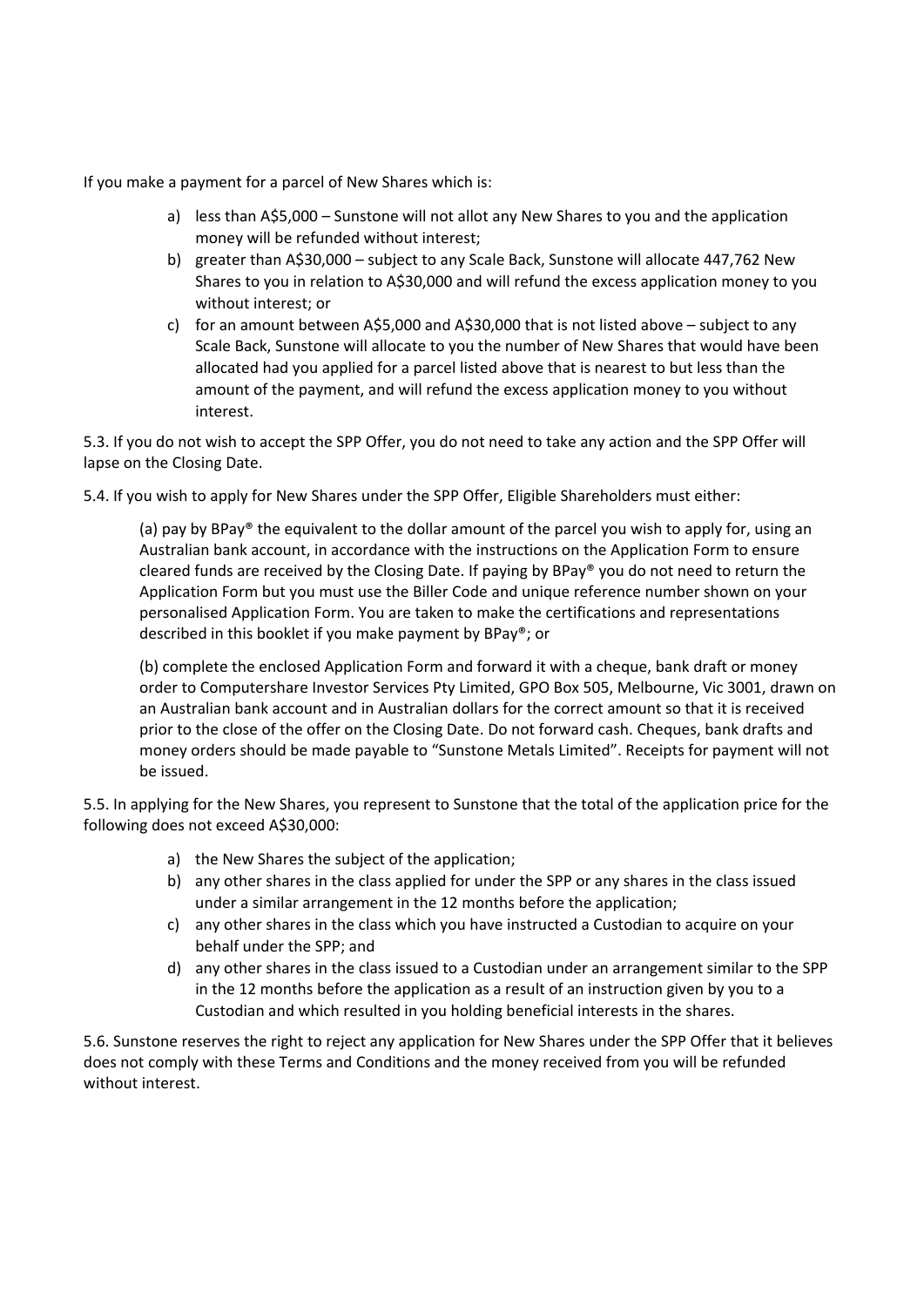#### **6. Issue price**

The issue price for New Shares will be A\$0.067 per New Share which is a 4.3% discount to the closing price of Sunstone Shares of A\$0.07 on Friday 8 April 2022 (last trading day for Sunstone Shares before announcement of the Placement and intention to conduct an SPP) and an 8% discount to the 5 day VWAP up to Friday 8 April 2022 of A\$0.0728.

You should note that Sunstone's share price may rise or fall between the date of this offer and the date when New Shares are allotted and issued to you under the SPP Offer. This means that the price you pay per New Share pursuant to this offer may be either higher or lower than the Sunstone share price at the time of the offer or at the time the New Shares are issued and allotted to you under the SPP Offer.

Please refer to the below information under "Participation is optional" about how to monitor current trading prices of Sunstone Shares.

### **7. Participation is optional**

Participation in the SPP Offer is entirely optional (subject to the eligibility criteria set out in these Terms and Conditions). The offer to acquire New Shares is not a recommendation.

If you are in any doubt about the SPP Offer, whether you should participate in the SPP Offer or how participation will affect you, you should consider seeking independent financial and taxation advice before making a decision as to whether or not to accept this offer.

Sunstone also recommends that you monitor the Sunstone share price which can be found on Sunstone's website at www.Sunstonemetals.com.au or on the Australian Securities Exchange (ASX) website at www.asx.com.au (ASX code: STM). Sunstone also recommends that you monitor via the abovementioned websites any Sunstone announcements made to the ASX.

# **8. Issue date**

8.1. The New Shares will be issued on or around 13 May 2022 or as soon as possible after that date.

8.2. You should confirm your holding before trading in any New Shares you believe have been allotted to you under the SPP Offer. In advance of receiving your holding statement, you can check the number of New Shares issued under the SPP Offer by visiting Computershare's website at www.investorcentre.com and following the security access instructions.

# **9. No transfer**

The SPP Offer is non-renounceable and non-transferable and, therefore, Eligible Shareholders cannot transfer their right to purchase New Shares under the SPP Offer to a third party.

#### **10. Brokerage and transaction costs**

You must pay the issue price per New Share and any fees or charges incurred by you in completing the Application Form, for example bank fees or fees of professional advisers. No brokerage or other transaction costs will apply to the acquisition of New Shares under the SPP.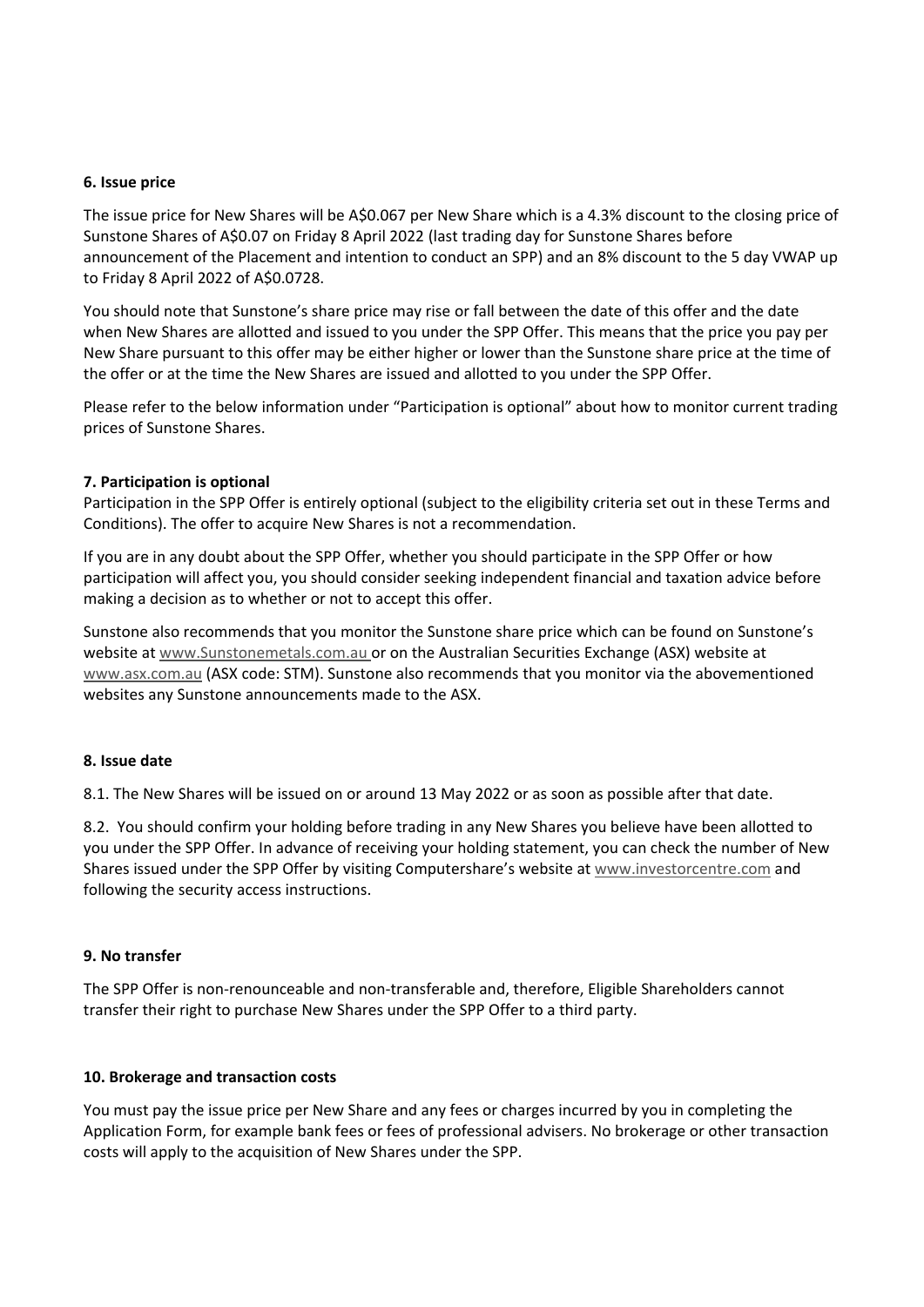# **11. Quotation**

Sunstone will apply for New Shares issued under the SPP to be quoted on the ASX. If the New Shares are not to be quoted on ASX, the New Shares will not be issued and application funds will be refunded without interest.

# **12. Compliance with ASIC requirements**

The SPP Offer of New Shares is made in accordance with ASIC Corporations (Share and Interest Purchase Plans) Instrument 2019/547, which grants relief from the requirement to prepare a prospectus for the SPP Offer of New Shares.

# **13. New Zealand**

The New Shares are not being offered or sold to the public within New Zealand other than to Eligible Shareholders with registered addresses in New Zealand to whom the offer of New Shares is being made in reliance on the *Financial Markets Conduct Act 2013* and the *Financial Markets Conduct (Incidental Offers) Exemption Notice 2016*.

This SPP Offer booklet has not been registered, filed with or approved by any New Zealand regulatory authority. This SPP Offer booklet is not a product disclosure statement under New Zealand law and is not required to, and may not, contain all the information that a product disclosure statement under New Zealand law is required to contain. Application payments must be made in Australian dollars.

# **14. Dispute resolution**

14.1. Sunstone may settle, in any manner it deems, any difficulties, anomalies, or disputes which may arise in connection with the operation of this SPP whether generally or in relation to any participant or any application for New Shares, and its decision shall be conclusive and binding on all participants and other persons to whom the determination relates.

14.2. Sunstone reserves the right to waive strict compliance with any provision of these Terms and Conditions.

14.3. The powers of Sunstone under these Terms and Conditions may be exercised by its Directors or any delegate or representative of the Directors.

# **15. Scale Back of offer**

15.1. Directors propose that the maximum New Shares to be issued under the SPP will be 60 million New Shares (representing approximately 2.4% of Shares on issue after completion of the Placement but before the issue of any New Shares under the SPP Offer). If applications for New Shares under the SPP Offer exceed 60 million Shares, Sunstone may, in its absolute discretion, close the offer early and/or allocate less than the number of New Shares you have applied for (**Scale Back**) and determine to apply the Scale Back on a pro-rata basis based on the size of the participating eligible shareholders' existing holdings or the number of securities the participating eligible shareholders have applied for.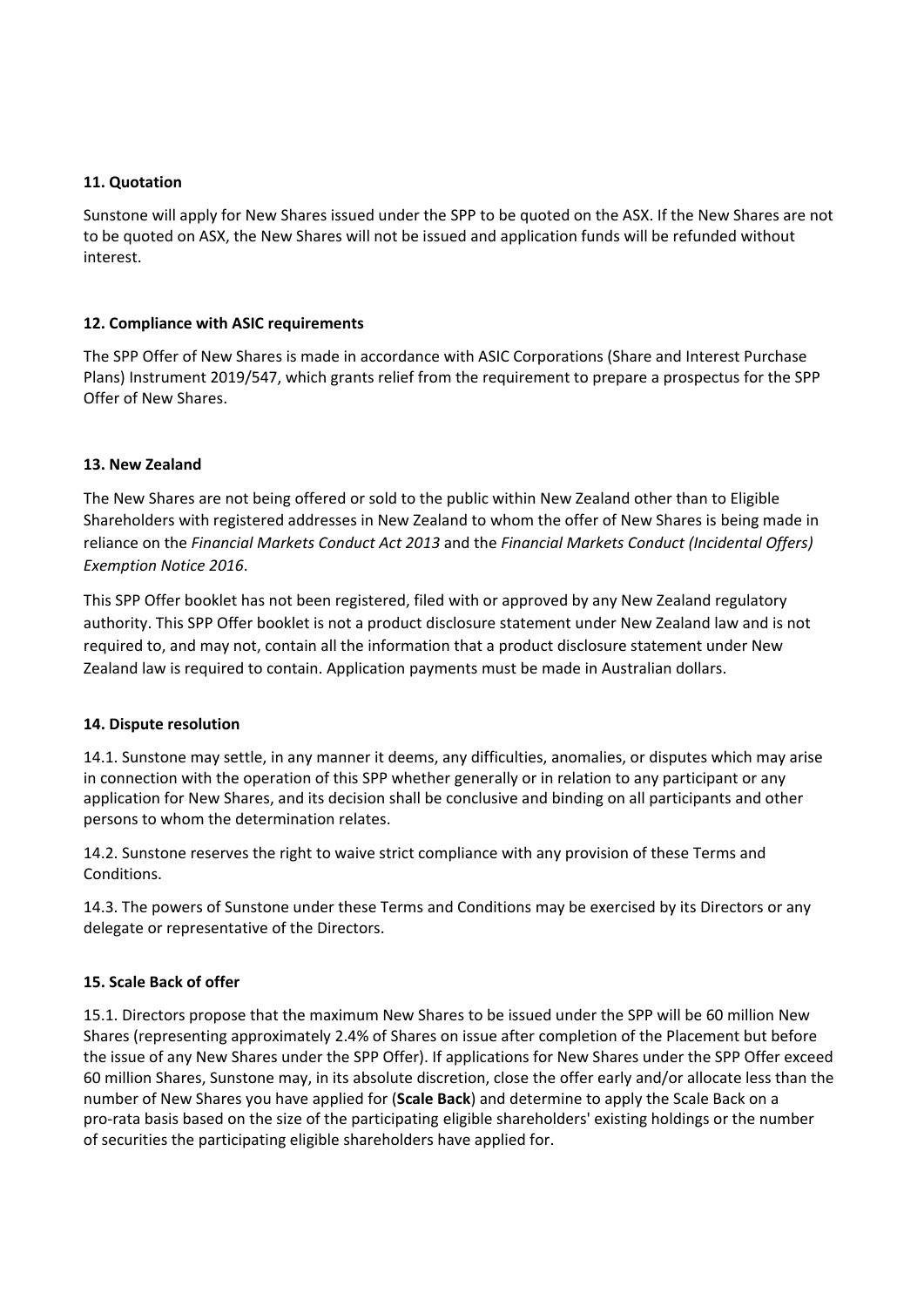15.2. If the Scale Back produces a fractional number of New Shares when applied to your issue of New Shares, the number of New Shares issued will be rounded up to the nearest whole New Share.

15.3. If there is a Scale Back, your application money may be greater than the value of the New Shares you will be issued. Any application monies refunded by Sunstone will be paid by cheque or direct credit (the payment method will be determined by Sunstone in its absolute discretion) in Australian currency without interest. By applying for New Shares, each shareholder authorises Sunstone to pay any monies to be refunded by using the payment instructions of the shareholder recorded in Sunstone's share registry if Sunstone should elect to pay in this manner.

# **16. Variation and termination**

16.1. Sunstone reserves the right to amend or vary these Terms and Conditions and to suspend or terminate the SPP at any time.

16.2. Failure to notify shareholders of a change to or termination of the SPP Offer or the non-receipt of notice will not invalidate the change or termination.

16.3. Sunstone reserves the right not to issue New Shares or to issue fewer New Shares than that applied for under the SPP by an Eligible Shareholder (including a Custodian applying on behalf of its Beneficiaries) if Sunstone believes that the issue of those New Shares would contravene any law or the ASX Listing Rules.

16.4. In the event that the SPP is terminated prior to the issue of New Shares, all application monies will be refunded. No interest will be paid on any monies returned to you.

# **17. Acknowledgements**

By making payment (including through BPay®) or returning an Application Form or Custodian Certificate and Schedule, you certify, acknowledge, warrant and represent as true, correct and not misleading to Sunstone that:

(a) you have read and accepted the Terms and Conditions in full;

(b) you declare that all details and statements in your application are true and complete and not misleading;

(c) your application, under the Terms and Conditions of the SPP set out in this booklet (including the Application Form and Custodian Certificate and Schedule), will be irrevocable and unconditional (i.e. it cannot be withdrawn);

(d) as at the Record Date, you were recorded on Sunstone's share register as being a registered holder of Sunstone shares;

(e) if you have a registered address in a country other than Australia, you continued to hold Sunstone Shares as at the opening of the SPP Offer on 21 April 2022;

(f) you and each person for whose account or benefit you are acting is not in the United States and is not a US Person, or acting for the account or benefit of a US Person;

(g) you acknowledge that the New Shares have not, and will not be, registered under the US Securities Act or the securities laws of any state or other jurisdiction of the United States, and the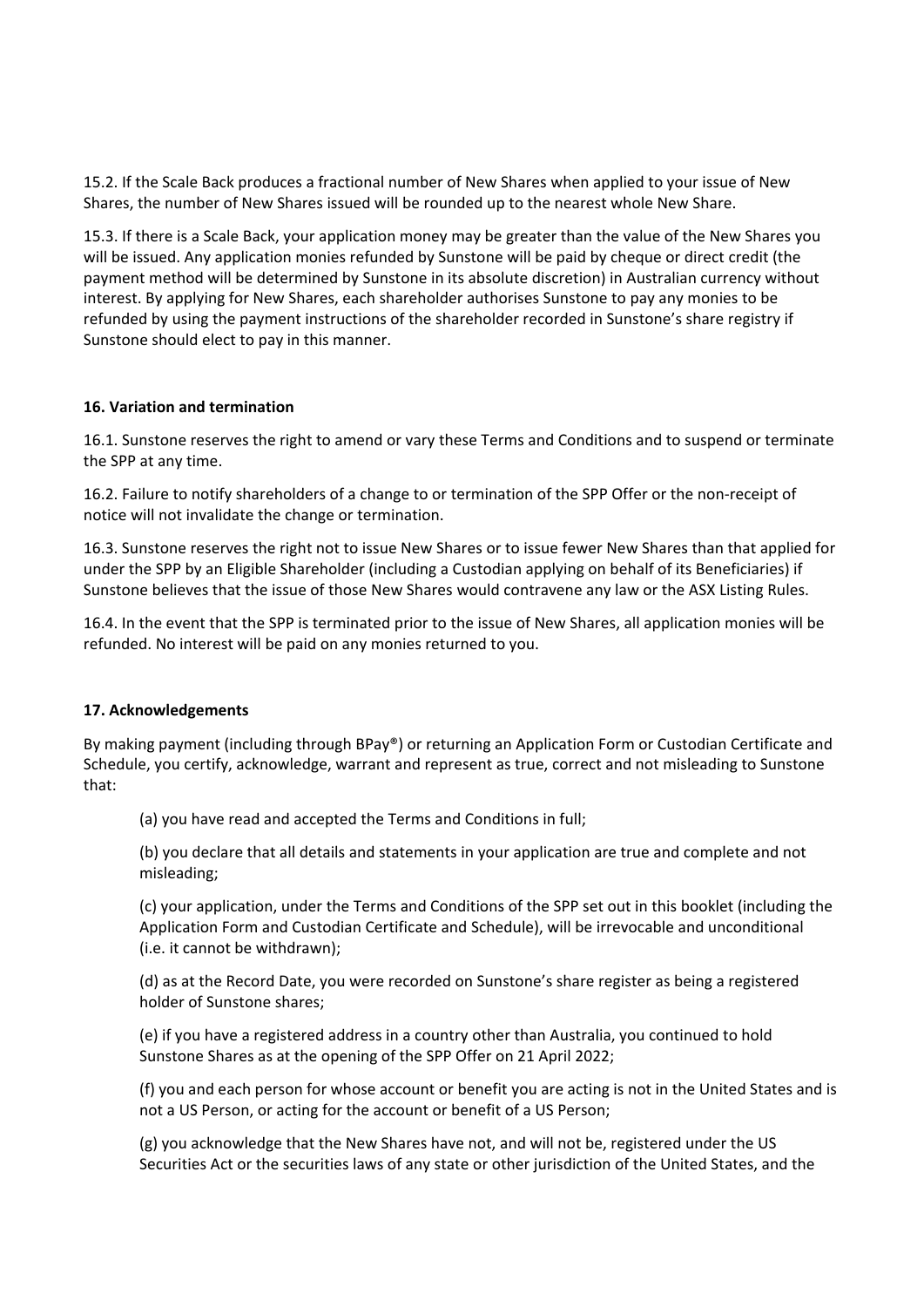New Shares may not be offered, sold or otherwise transferred unless an exemption from the registration requirements of the US Securities Act is available;

(h) you represent that you have not, and you agree that you will not, send any materials relating to the SPP to any person in the United States or to any person who is, or is acting for the account or benefit of, a US Person;

(i) if you are applying on your own behalf (and not as a Custodian) you are not applying for New Shares with an aggregate application value, when aggregated with the application value of any Sunstone Shares issued to you or a Custodian on your behalf under the SPP Offer or similar arrangement in the previous 12 months, of more than A\$30,000 under the SPP Offer (including by instructing a Custodian to acquire New Shares on your behalf under the SPP Offer), and you are complying with the limitations detailed in clause 3.3 of the SPP Terms and Conditions;

(j) if you are a Custodian and are applying on behalf of a Beneficiary on whose behalf you hold Sunstone Shares:

(i) you are a Custodian (as that term is defined in ASIC Corporations (Share and Interest Purchase Plans) Instrument 2019/547;

(ii) either or both of the following apply (as applicable):

- (A) that on the Record Date you held Sunstone Shares on behalf of one or more Beneficiaries that are not Custodians; or
- (B) that on the Record Date another Custodian (**Downstream Custodian**) held beneficial interests in Sunstone Shares on behalf of one or more other persons (each a Beneficiary), and you hold the shares to which those beneficial interests relate on behalf of the Downstream Custodian or another Custodian;

(iii) each Beneficiary has subsequently instructed either you or the Downstream Custodian (as applicable) to apply for New Shares on their behalf under the SPP;

(iv) the details of the number of Beneficiaries instructing you to participate, the name and address of each Beneficiary and in respect of each such Beneficiary:

(A) the number of Sunstone Shares that you hold on behalf of that Beneficiary; and

(B) the dollar amount of New Shares that the Beneficiary, or its agent, has instructed you (or the Downstream Custodian) to accept on behalf of the Beneficiary (as set out in the Application Form or the Custodian Certificate),

is true and correct;

(v) there are no Beneficiaries in respect of whom the total of the application value for the following exceeds A\$30,000:

(A) the New Shares applied for by you under the SPP on their behalf; and

(B) any Sunstone Shares issued to you in the previous 12 months as a result of an instruction given by the Beneficiary to you or a Downstream Custodian to apply for Sunstone Shares on their behalf under an arrangement similar to the SPP;

(vi) a copy of this offer document was given to each Beneficiary; and

(vii) the name and address of any Downstream Custodian who holds beneficial interests in the Sunstone Shares held by you in relation to each participating Beneficiary is true and correct;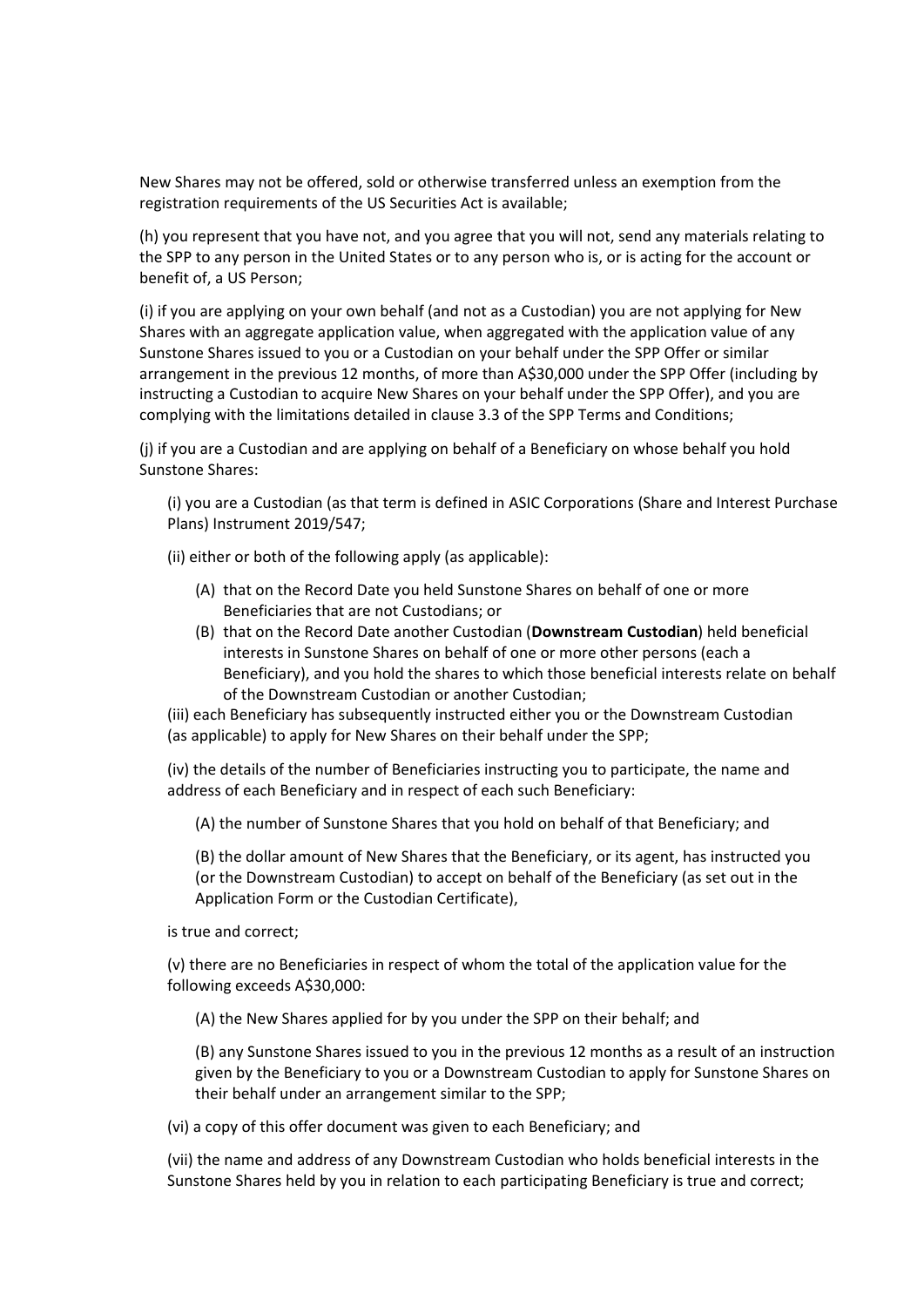(k) you may be offered New Shares pursuant to the SPP in accordance with all applicable laws, and any acceptance by you on your own behalf or in respect of any person for which you are acting complies with all applicable laws;

(l) you accept the risk associated with any refund that may be despatched to you by direct credit or cheque to your address shown on Sunstone's share register;

(m) you are over 18 years of age (if you are an individual) and have full legal capacity and power to exercise and perform all of your rights and obligations under the SPP Offer;

(n) you are responsible for any dishonour fees or other costs Sunstone may incur in presenting a cheque for payment which is dishonoured;

(o) you agree to be bound by the provisions of the Constitution of Sunstone (as amended and as it may be amended from time to time in the future);

(p) you authorise Sunstone and its affiliates, officers and representatives to do anything on your behalf necessary for New Shares to be issued to you in accordance with these Terms and Conditions;

(q) you authorise Sunstone (and its officers and agents) to correct minor or easily rectified errors in, or omissions from, your application and to complete the application by the insertion of any missing minor detail;

(r) Sunstone may at any time irrevocably determine that your application is valid in accordance with these Terms and Conditions, even if the application is incomplete, contains errors or is otherwise defective;

(s) neither Sunstone nor Computershare Investor Services Pty Limited has provided you with investment advice or financial product advice, and neither has any obligation to provide this advice, concerning your decision to apply for New Shares;

(t) Sunstone is not liable for any exercise of its discretion referred to in these Terms and Conditions; and

(u) your acceptance of an offer under these Terms and Conditions will not result in any person breaching the 20% limit imposed by section 606 of the Corporations Act.

# **18. Privacy**

By receiving completed Application Forms, Sunstone collects personal information about shareholders. Sunstone will use this information for the purposes of processing the Application Form, updating its records and administering the shareholder's holding of New Shares. By submitting an Application Form, each eligible shareholder agrees that Sunstone may use the information provided by such eligible shareholder on the Application Form for the purposes set out in this privacy statement and may disclose it for those purposes to the share registry and Sunstones related bodies corporate, agents, contractors and third party service providers, including mailing houses and professional advisers, and to other regulatory authorities.

Under the Privacy Act 1988 (Cth), shareholders may request to access their personal information held by, or on behalf of, Sunstone or the share registry. For further details, including how to access your personal information, please contact us.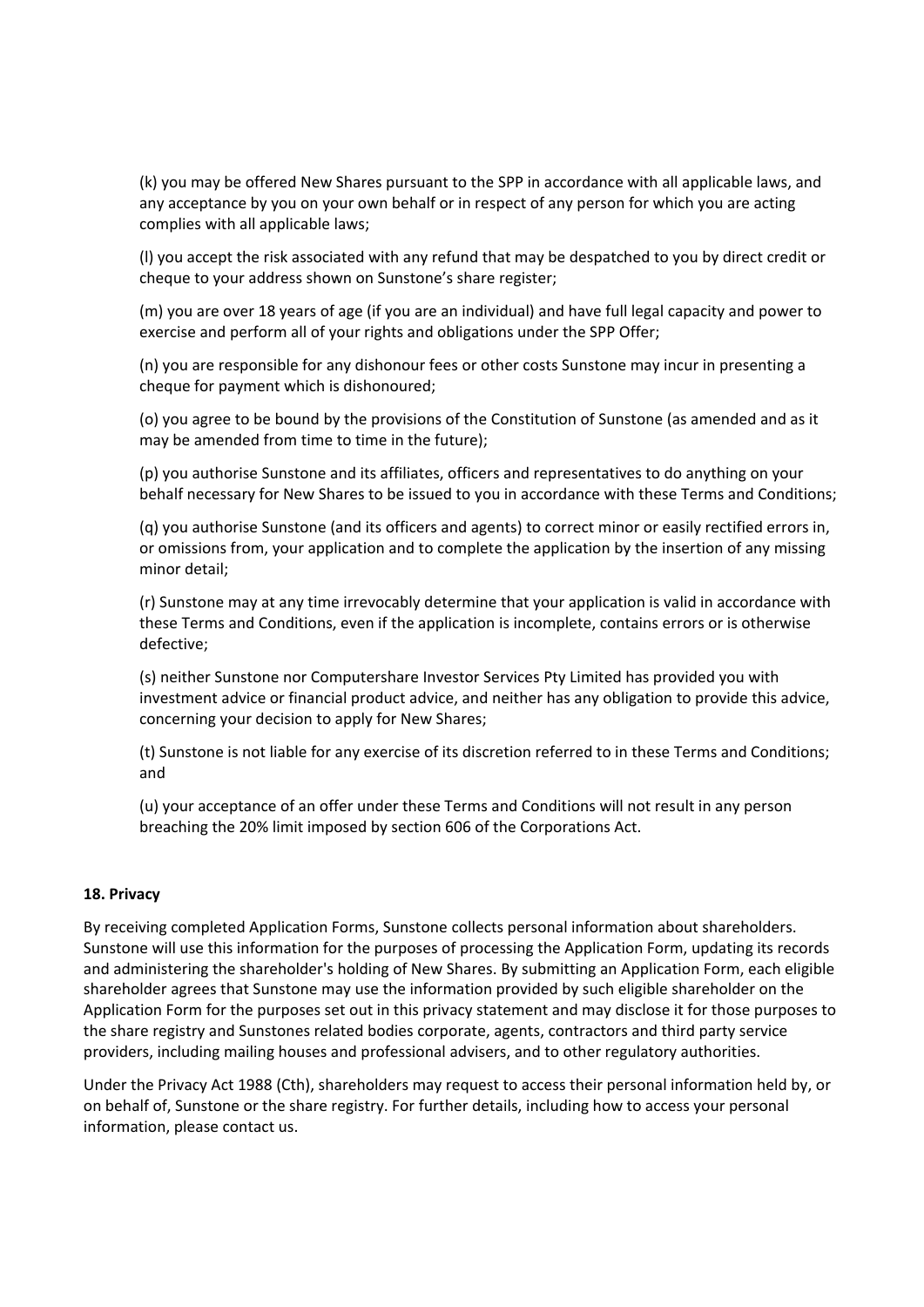### **19. Governing law**

These Terms and Conditions are governed by the laws in force in Queensland, Australia. By accepting an offer under these Terms and Conditions you submit to the non-exclusive jurisdiction of the Courts of Queensland, Australia.

This document has been prepared for publication in Australia and New Zealand and any other jurisdictions where it complies with relevant laws. This document does not constitute an offer to sell, or a solicitation of an offer to buy, securities in any jurisdiction where it may be illegal to do so. In particular, the securities referred to in this document have not been, and will not be, registered under the United States Securities Act of 1993 as amended (**US Securities Act**), and may not be offered or sold in the United States or to or for the account or benefit of '**US Persons**' (as defined in Regulation S under the US Securities Act) in the absence of registration or an available exemption from registration.